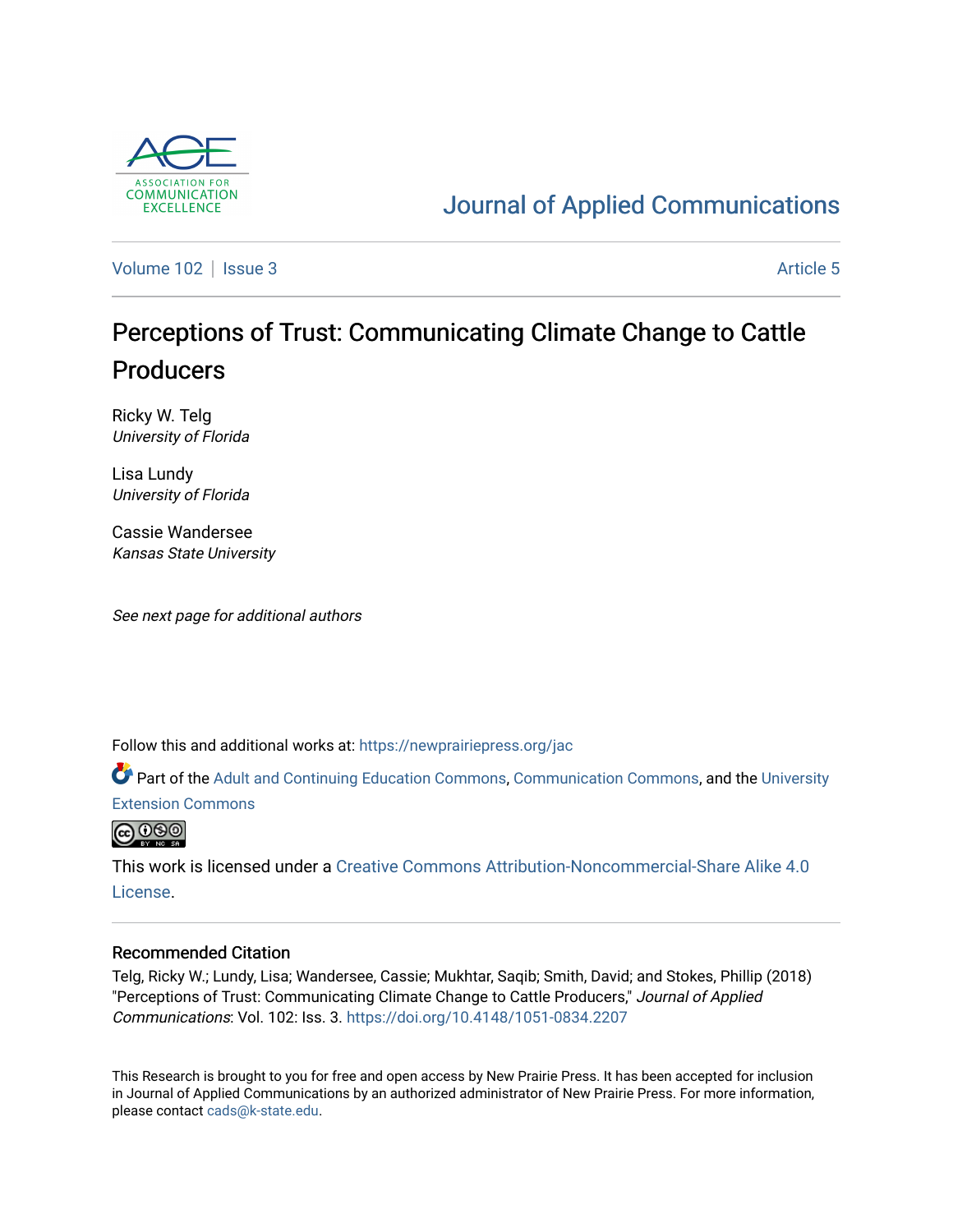## Perceptions of Trust: Communicating Climate Change to Cattle Producers

## **Abstract**

The Cattle and Climate Conversations Workshop for Cooperative Extension and Natural Resources Conservation Service, the last activity funded through a multi-regional United States Department of Agriculture's National Institute of Food and Agriculture (USDA NIFA) grant, took place in October 2016 in Denver, Colorado, for Extension and Natural Resources Conservation Service (NRCS) representatives in the Southwest and Mountain West who work extensively with cattle producers. The purpose of this study was to identify how Extension agents and NRCS personnel in this workshop viewed the issue of "trust," as it relates to communicating the topic of climate change to cattle producers. Three focus groups, comprised of 29 attendees of the workshop, were conducted simultaneously at the end of the conference. Specific themes about trust included the politically charged nature of climate change, climate change data manipulation, negativity of media surrounding climate change, weathercasters getting predictions wrong, agriculture getting a "black eye" with the public, and participants' relationships with cattle producers. Findings indicate varying levels of distrust, related to sources of information and influence on the topic of climate change, greatly impact how and whether Extension Service and NRCS employees actually talk "climate change" to cattle producers. Based on the study's findings, it is recommended that for Extension and NRCS employees to talk about controversial issues, like climate change, it is important to create relationships with clients. In addition, communication and education professionals working with cattle producers should avoid politicizing the topic of climate change if they want climate-related programs to be accepted.

### Keywords

climate change, cattle, Extension, trust

## Cover Page Footnote/Acknowledgements

The research presented in this article was sponsored by a United States Department of Agriculture/ National Institute of Food and Agriculture grant No. 2011-67003-30206.

## Authors

Ricky W. Telg, Lisa Lundy, Cassie Wandersee, Saqib Mukhtar, David Smith, and Phillip Stokes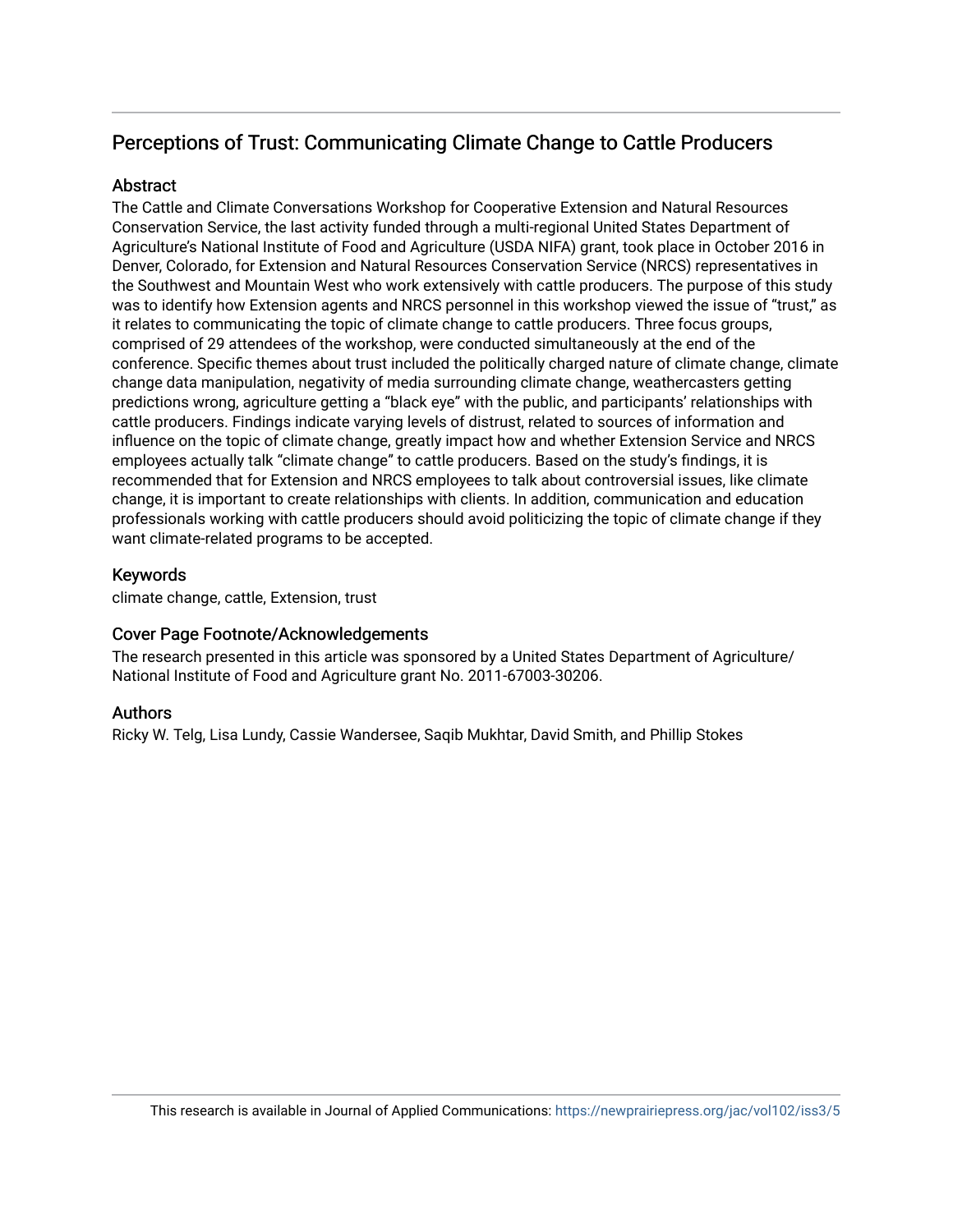#### **Perceptions of Trust: Communicating Climate Change to Cattle Producers**

Science communication researchers are increasingly calling into question the impact knowledge alone has on individuals' attitudes towards science (National Academies of Sciences, Engineering, and Medicine, 2016). The 2016 NASEM report noted that it would seem that "the more knowledge one has about science and the way it works, the more positive one's attitudes toward science will be and the more consistent one's decisions with scientific evidence" (NASEM, 2016, pp. 30-31). However, researchers acknowledge and have demonstrated that individuals develop attitudes about science in such contexts as personal values, trust, cues from mass media, and individual cognitive frames (Brossard et al., 2005; Druckman & Bolsen, 2011; Ho et al., 2008).

Due to its complexity, its global nature, and uncertainties brought up in academic and public communications (Moser & Dilling, 2004), climate change is a scientific topic that some members of the general public have received knowledge about from both scientific and mass media sources but have difficulty accepting. Zehr (2000) noted that U.S. media coverage of climate change tends to portray it as controversial, uncertain, and political. The mass media also tend to amplify scientific disagreement (Dixon, et al., 2015). Despite news media coverage of climate change and high awareness on the part of the general public (Lee et al., 2015), climate change is a low priority for most individuals (Upham et al., 2009). Arbuckle et al. (2013) found that climate change is also a low priority for agricultural producers, who have varying beliefs about the existence and causes of climate change.

The United States Department of Agriculture's National Institute of Food and Agriculture (USDA NIFA) awarded a multi-regional grant in 2011, titled the Animal Agriculture and Climate Change project, aimed at building capacity among Extension agents and agricultural technical service providers throughout the U.S. who work with livestock and poultry producers. The multiinstitutional Animal Agriculture and Climate Change project formed working groups to identify key climate issues within their respective region and coordinated educational outreach that targeted extension needs and stakeholder interests. The overall goal of the project was for Extension, working with partner organizations, to effectively inform and influence livestock and poultry producers and consumers of animal products in all regions of the U.S. to move animal production toward practices that are environmentally sound, climatically compatible, and economically viable.

The Cattle and Climate Conversations Workshop for Cooperative Extension and Natural Resources Conservation Service, the last activity funded through the overall Animal Agriculture and Climate Change, took place in October 2016 in Denver, Colorado, for Extension and Natural Resources Conservation Service (NRCS) representatives in the Southwest and Mountain West who work extensively with cattle producers. The workshop's purpose was to provide information on climate change to be better equipped attendees to converse with cattle producers in the region about the topic. At the end of the day, focus groups of all attendees were held to assess their interest in communicating and educating cattle producers in the region about climate change. The purpose of this study was to identify how Extension agents and NRCS personnel viewed the issue of "trust," as it relates to communicating the topic of climate change to cattle producers in the Southwest and Mountain West regions.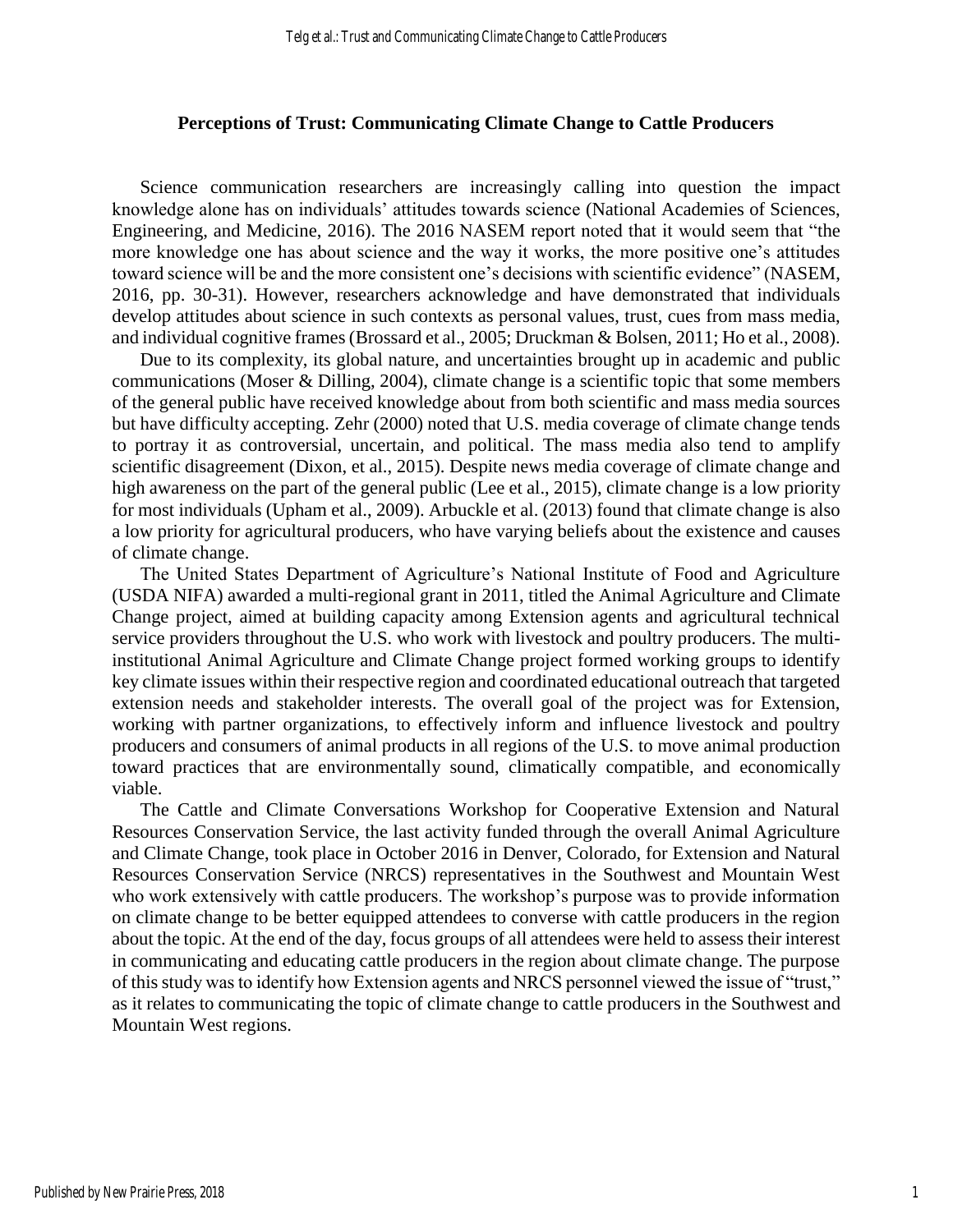#### **Literature Review**

Source credibility is a critical consideration in communication. Credibility is dynamic and is developed within the context of a two-way interaction between a communication source and a receiver (Perloff, 2017). The core characteristics of credibility are expertise, trustworthiness, and goodwill (Perloff, 2017). Scientists, as a profession, are seen to be trustworthy information sources (American Academy of Arts & Sciences, 2018). However, the public has not reached consensus about the science of climate change, due to a skeptical attitude about the topic influenced by messages from scientists and the media that may be contradictory (Gray, 2009; Whitmarsh, 2005; Whitmarsh, 2011). In addition, much of the public's information about climate change comes from the news media, and news media coverage of climate change tends to emphasize conflicts between scientists and politicians (Brossard, Shanahan, & McComas, 2009).

The ideological approach to attitudes posits that the structure of attitudes is top-down (Perloff, 2017). At the top of the hierarchy are big-picture attitudes or ideologies (like conservative vs. liberal). Attitudes toward specific policies or programs stem from these larger ideologies. As such, individuals may feel cognitive dissonance about supporting a policy or program if they feel it is divergent from their overall political ideology. Climate change has historically been a politically divisive issue (Nisbet, 2010; Dunlap & McCright, 2008).

Research indicates that personal experience with local weather can shape individuals' perceptions of global warming or climate change (Egan & Mullin, 2012). Those who have experienced long periods of unusually hot or cold weather are more likely to reassess their beliefs about the existence of climate change; however, the effect decays quickly and is unlikely to have a permanent attitude change (Egan & Mullin, 2012).

Research indicates that while people are aware of climate change, they do not know what they as individuals can do to mitigate its effects or even if humans are the primary contributors to climate change (Leiserowitz et al., 2013). Taylor et al. (2017) found that even when individuals do acknowledge humans' contribution to climate change that does not necessarily result in taking personal action to reduce the effects of climate change. Arbuckle et al. (2013) studied Iowa farmers, focusing on their support for actions taken related to climate change adaptation and mitigation. They found that while 68 percent of farmers surveyed believed that climate change was occurring, only 10 percent attributed the change mostly to human activities. In their study, 35 percent believed climate change to be caused equally by human activities and natural variation, and 23 percent pointed primarily to natural causes of climate change (Arbuckle et al., 2013). While beliefs are varied, the researchers did not find a significant association between beliefs and farmer attitudes toward adaptive action. Farmers were less inclined to support the mitigation of climate change that involved government regulation (Arbuckle et al., 2013). Sherren and Verstraten (2012) conducted a study of maritime farmers in Nova Scotia to understand their perspectives on climate change and wetlands. In their sample of livestock farmers, farmers did not indicate whether they considered there to be significant climate changes in their area. They did, however, discuss adaptive practices related to water quality and quantity, soil erosion protection, and wetlands conservation.

Scientists have posited if farmers do not believe that climate change is happening and that it does not pose a threat to their livelihoods, they are not likely to make changes in their agricultural practices (Howden et al., 2007). In a study of agricultural producers in the Central Great Plains, respondents questioned climate change's scientific validity on many fronts, including historical variability of weather data (Campbell Hibbs, et al., 2014). These researchers noted that producers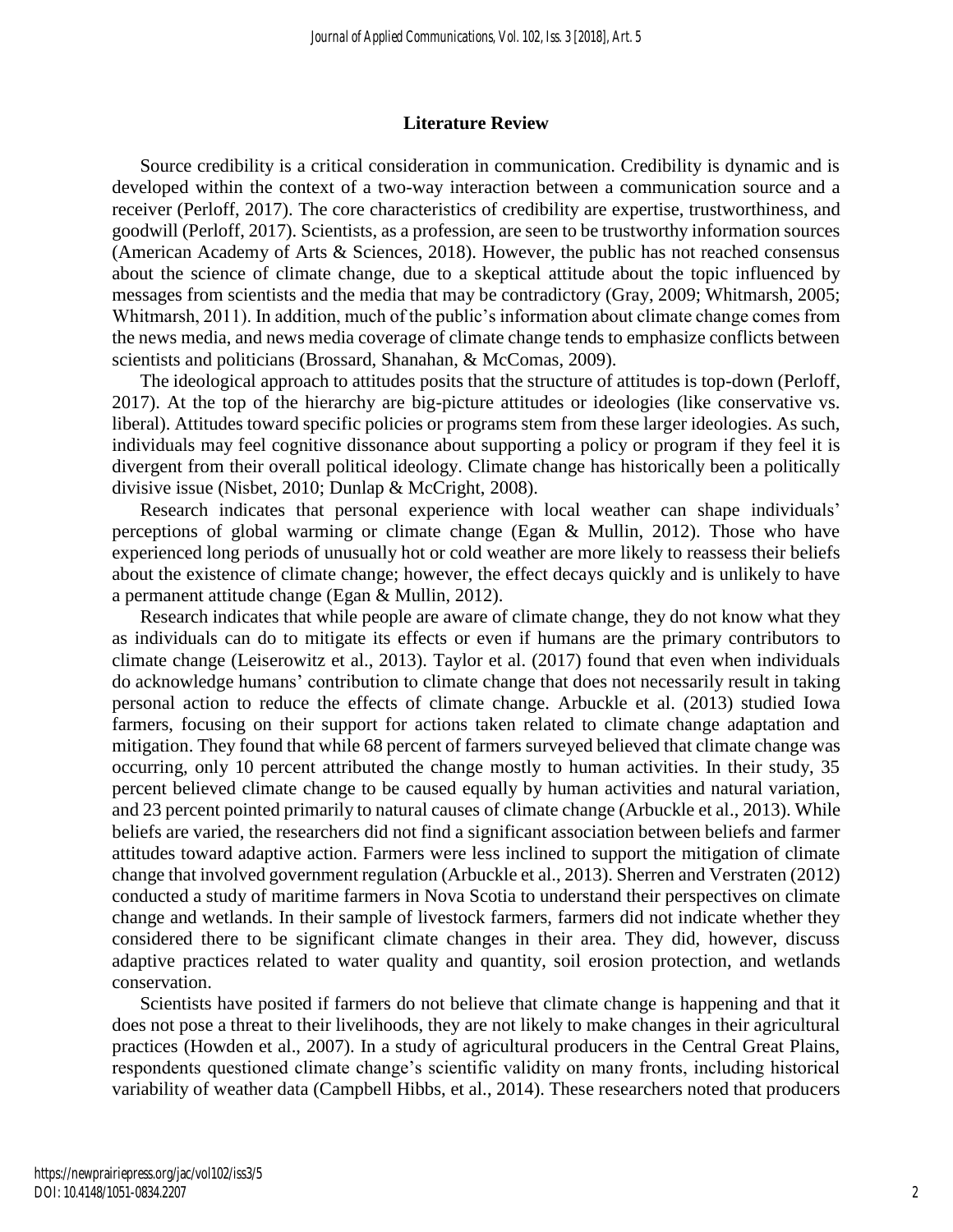were concerned about climate change, but they made a distinction between climate variability and anthropogenic (originating from human activity) climate change. Arbuckle et al. (2014) found that Iowa farmers viewed the topic of climate change less confidently and doubted the existence of anthropogenic climate change. Campbell Hibbs et al. (2014) noted that Extension educators are well suited to engage agricultural producers about climate change. Rohling et al. (2016) emphasized the importance of localizing messages about climate change for farmers, helping them see the impact of climate change with local and geographically relevant data.

#### **Methodology**

Three one-hour focus groups, comprised of 29 attendees of the Cattle and Climate Conversations Workshop, were conducted simultaneously at the end of the first day of the conference. Focus groups are a group interview, allowing researchers to explore a variety of opinions about an issue quickly (Lindlof & Taylor, 2011). In bringing together a group of people for a guided discussion, researchers are able to hear how individuals express their ideas to each other and how people "compare, contrast and critique each other's perspectives on a topic" (Lindlof & Taylor, 2011, p. 184). Participants were divided into the three groups randomly, by color dots that had been affixed to their nametags prior to the start of the workshop. Attendees were employees of Extension Services or the NRCS in states in the Southwest and the Mountain West. Their jobs included serving as research scientists, rangeland managers, soil scientists, air quality engineers, plant materials center manager, and other federal government positions. The largest number of participants, by state, was from Texas, followed by Oklahoma and New Mexico.

The 17 questions in the moderator's guide focused on four major areas: workshop benefits and existing needs, climate beliefs and perceptions, climate conversations and frame tactics, and climate science and science communication. Each focus group was moderated by a member of the University of Florida's Institute of Food and Agricultural Sciences' Center for Public Issues Education in Agriculture and Natural Resources (PIE Center). Focus groups were audio recorded and transcribed to ensure the accuracy of the data. Transcripts were analyzed by using inductive data analysis – which condenses data into summary findings and helps establish clear links between research objectives and summary findings – to allow themes to emerge (Creswell, 2007; Thomas, 2006). Each moderator identified major themes in his or her focus group, and then compared the themes to the remaining focus groups, in order to identify the overarching themes from all three focus groups (Kitzinger, 1995). Three moderators who conducted the focus groups were also authors of this article. To maintain confidentiality, transcripts were coded and attributed to participants by focus group numbers (example: "G1, 4" meant "Focus Group 1, Participant 4"). These codes are also how participants are identified in the Findings section. Focus Group 1 was comprised of nine participants, Focus Group 2 was comprised of 12 participants, and Focus Group 3 was comprised of eight participants.

#### **Findings**

"Trust" was the thread that wove together the themes that emerged about the beliefs Extension agents and NRCS personnel have related to the topic of climate change and trust's impact on the acceptance of climate change. Some themes indicated distrust, such as the politically charged nature of climate change and people's distrust of weather forecasting. However, in one theme, the concept of trust was seen as a unifier, as participants described the trust they have built with cattle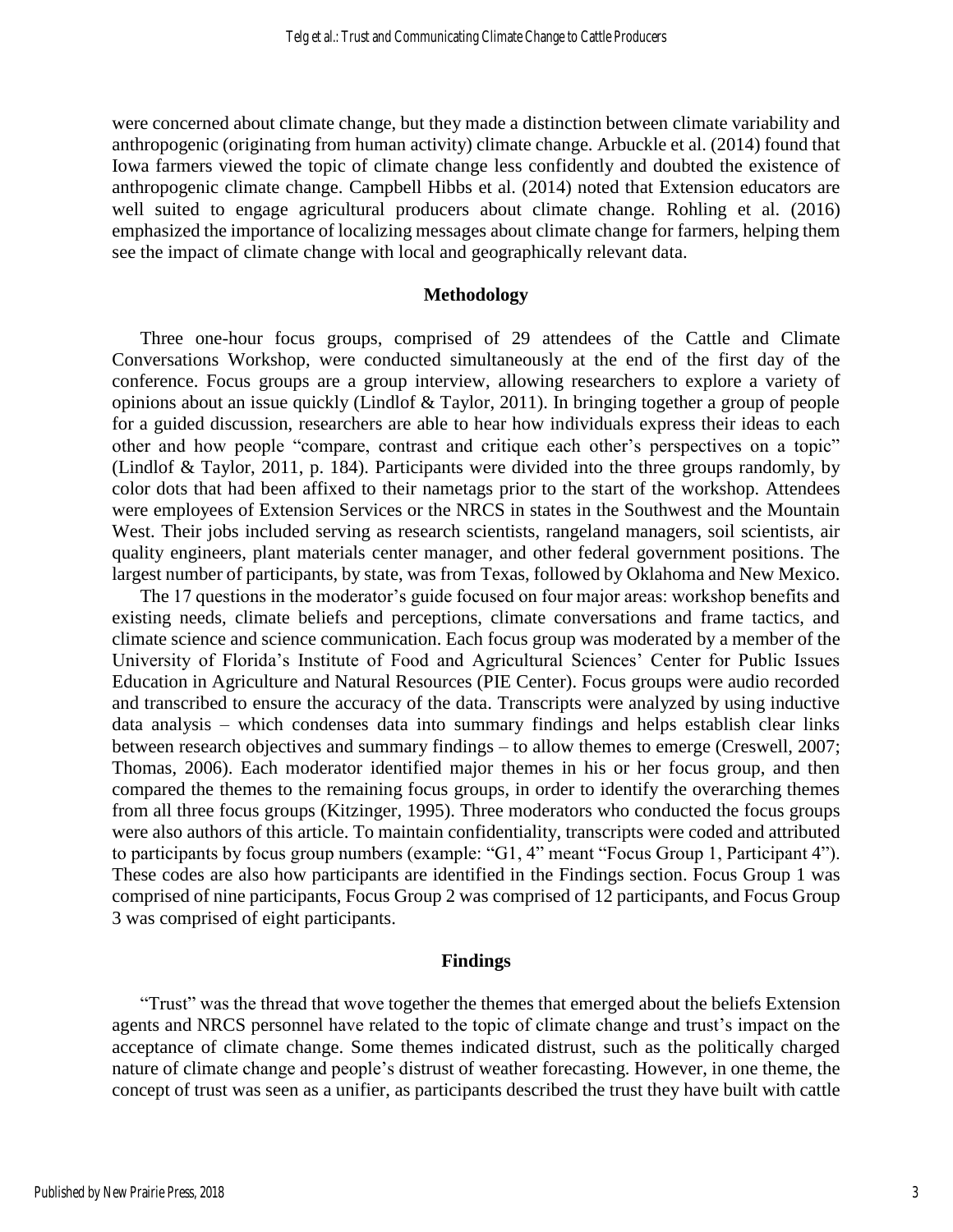producers and the need to help them. Specific topics about trust included the politically charged nature of climate change, climate change data manipulation, the negativity of media surrounding climate change, weathercasters getting predictions wrong, agriculture getting a "black eye" with the public, and participants' relationships with cattle producers.

## **Politically Charged Nature of Climate Change**

One agent summarized several participants' views about climate change, namely that climate change has a political side, resulting in agents' reluctance to communicate about climate change to cattle producers:

Climate changed is so politically charged. It's not something that I think any of us are comfortable jumping into and discussing. (G1, 4)

Extension agents and NRCS personnel also felt the cattle producers they worked with did not trust federal agencies to govern climate change mitigation practices on their ranches. Extension agents and NRCS personnel said the politically charged nature of climate change may impact their educational programming and the ability to maintain trust with cattle producers if the agents and NRCS employees stressed "climate change" too much.

It's a politically charged topic. From an education standpoint, you start getting the hand in the face that says you start mentioning any politically charged topic. All of us, from the programming standpoint, program toward managing, teaching producers how to deal with weather streams, changes in drought, changes in too much, too little moisture, how to manage your cow herd to be best management practices, so on and so forth. That's what we do as educators. That's what our producers are asking for. (G1, 4)

## **Manipulating Climate Change Data**

Participants noted that they did not always trust the data they could use to educate cattle producers because weather data is relatively young, compared to the "life cycle of the Earth" (G1, 3).

Weather's constantly going to be changing. From the life cycle of the Earth, we've only been measuring weather for about 125, 150 years. Do we really have a good pool of data of what the Earth's actually doing and where we're at and that type of deal? (G1, 3)

Others noted that they need to ensure the accuracy of data that could be viewed by cattle producers as having been manipulated or interpreted incorrectly or with bias.

I think that there is a lack of trust in the models behind all of it (climate change). There's a lack of trust in the underlying data. Then you also have the lack of understanding of not so much the statistics, but the models and how the models take the data and utilize it. (G1, 5)

We talked about the historical trends of climate variation and how those trends can be manipulated by simply changing a scale, so it all really depends on the interpretation of the data as to what you want to present, how you want to convince someone on climate variability. (G3, 2)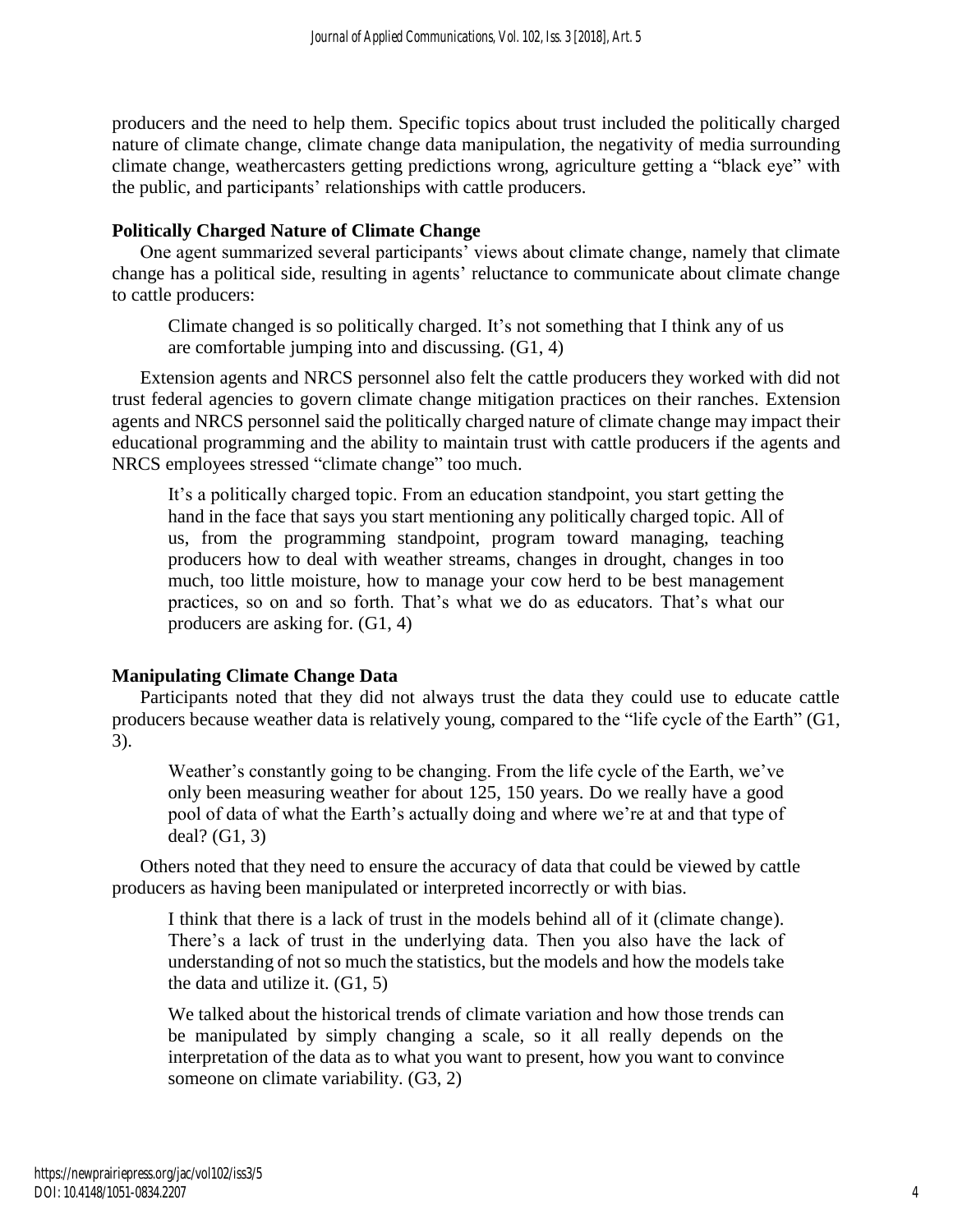But focus group participants also stressed that trustworthy climate change data is needed by their client groups for them to have successful cattle operations.

We need data. We're telling people we need to reduce this. We need to have a starting point to know is it going to be done through genetics or through nutrition or through mitigation. What's going to be the plan of action we're going to have to take? (G1, 4)

#### **Negativity of Media Surrounding Climate Change**

A large majority of participants said the news media's coverage of climate change was a major factor in how negatively cattle producers view climate change.

I think there's a humongous gap in trust, whether that be lack of trust of the concept as a whole. In the way it's been reported, I think they're (news reporters), overall, fairly negative. (G1, 5)

Several participants said the news media's over-reporting of climate change and the negative tone in their news reports about climate change impacts has caused people to reach a "weariness" threshold.

People have climate change weariness. They're sick of hearing about it because they think they're being berated for it. You hear just the negative parts in the media, rather than the opportunities that may arise from a changing climate. We can go grow grapes in a lot of places we never dreamed of now. That's an opportunity. People don't talk about that. They just talk about starving children and that the water's going to be undrinkable and stuff like that. (G1, 8)

Just the way the media over-hypes everything. They (cattle producers) just have a hard time stomaching anything that comes out of CNN or NBC or wherever they're getting their local news from. (G1, 1)

News media and social media reports also have roles in reinforcing or changing people's perceptions that climate change is happening, participants said, at the agriculture sector's expense. Participants said agriculture, for the most part, incorporates climate change-friendly practices, but the news media does not report on these practices, which causes the general public to distrust agriculture.

For the media, agriculture's always been an easy target, even though the data we saw today, we produce less than, what was it, 10 percent, 14 percent of the supposed greenhouse gases, compared to the rest, industrialization and all that. Studies throughout Oklahoma State have shown that more greenhouse gases are produced in the shipping of the products than the actual production of the product. The public perception, just knowledge of that – how do you fight the media machine? (G1, 6)

A minority of participants noted, though, that news reports about climate change had caused them to believe climate change was happening.

I've been in production agriculture for 30 years, and I know about climate variability, but what convinced me that we're on a trend toward longer-term climate change was reading some of the articles in the scientific journals. One that really put me over was a National Geographic article. (G3, 7)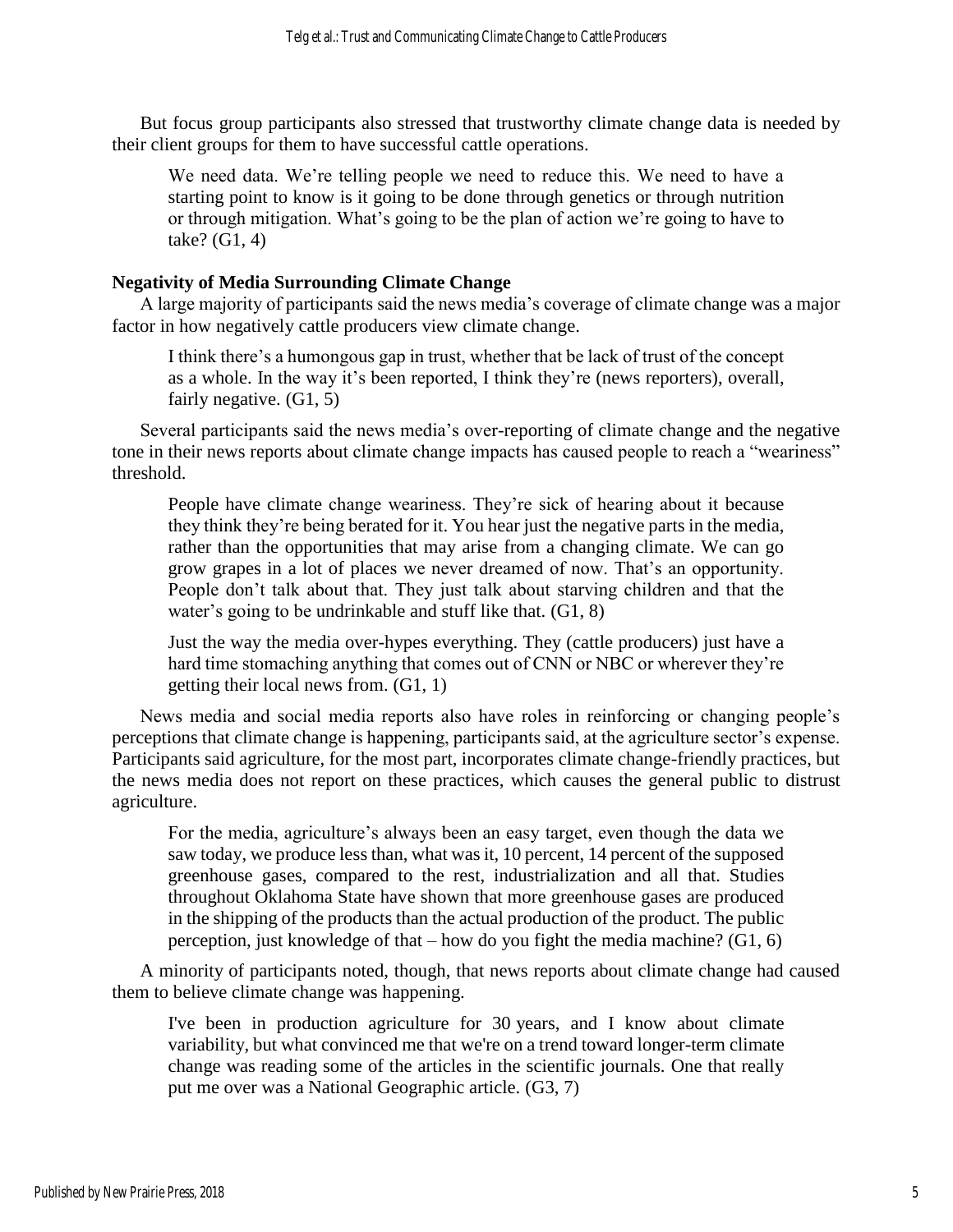Participants also noted that the general public was using many information sources, including social media, in order to find what the public believes to be trustworthy news sources on climate change.

Disseminating easy-to-understand, applicable, relatable information via social media is probably one of our best ways of sharing not only with producers but also with the general public. (G3, 8)

## **Weathercasters Getting Predictions Wrong**

Similar to news media coverage of climate change, participants also pointed to weathercaster's inability to accurately predict the weather as a reason their cattle producer stakeholders did not trust the concept of climate change. This is consistent with prior research findings that personal experience with local weather shapes perceptions of global warming or climate change (Egan & Mullin, 2012).

We really don't know what's going to happen next week. I think it's detrimental for us to go and talk about climate change when we don't have a good basis to talk about. It's always interesting and probably puts a feather in our hat if we can bring a climatologist onboard to do that and not put that responsibility on NRCS or Extension to talk about that aspect of it. (G2, 1)

Personally, this is what I think is one of the biggest reasons why everyone throws the bullsh\*\* flag on climate change, is because the weatherman, every night, tells them what it's going to do for the next 10 days. They're not even right about tomorrow most of the time. (G2, 4)

This uncertainty or distrust of what weathercasters predict will happen the next day or next week has carried over into the cattle producers' views on climate change, focus group participants said.

As we go out into the counties and work with our constituents, very rarely can we ever be wrong, okay? You're wrong a couple times and they'll quit listening to you. It's interesting, to me, with watching our TV and watching the weather most nights. How wrong can they be? If they're right 30 percent of the time, hey, that's a pretty darn good number. That's 70 percent of the time that they're wrong. (G2, 1)

Even the experts have certain questions: what's the weather going to be like today? Next year? The answer to a lot of the questions is, 'We're not sure. We don't know. We have a pattern, and we can look at the pattern and what we've done in the past. We really don't know what's going to happen tomorrow.' That's a challenge, any time you're dealing with educational programs, which is what I do. (G2, 7)

## **Getting a "Black Eye" with the Public**

Although not directly related to climate change, participants clearly held the view that the agriculture sector, in general, had received a "black eye" with the public about a variety of topics, including climate change, which has caused the public to distrust agriculture.

To better educate them (general public) to where it's not the evil farmer out there in his laboratory pouring chemicals, the perception that a lot of our ignorant public has about production agriculture....I think agriculture has been taking a black eye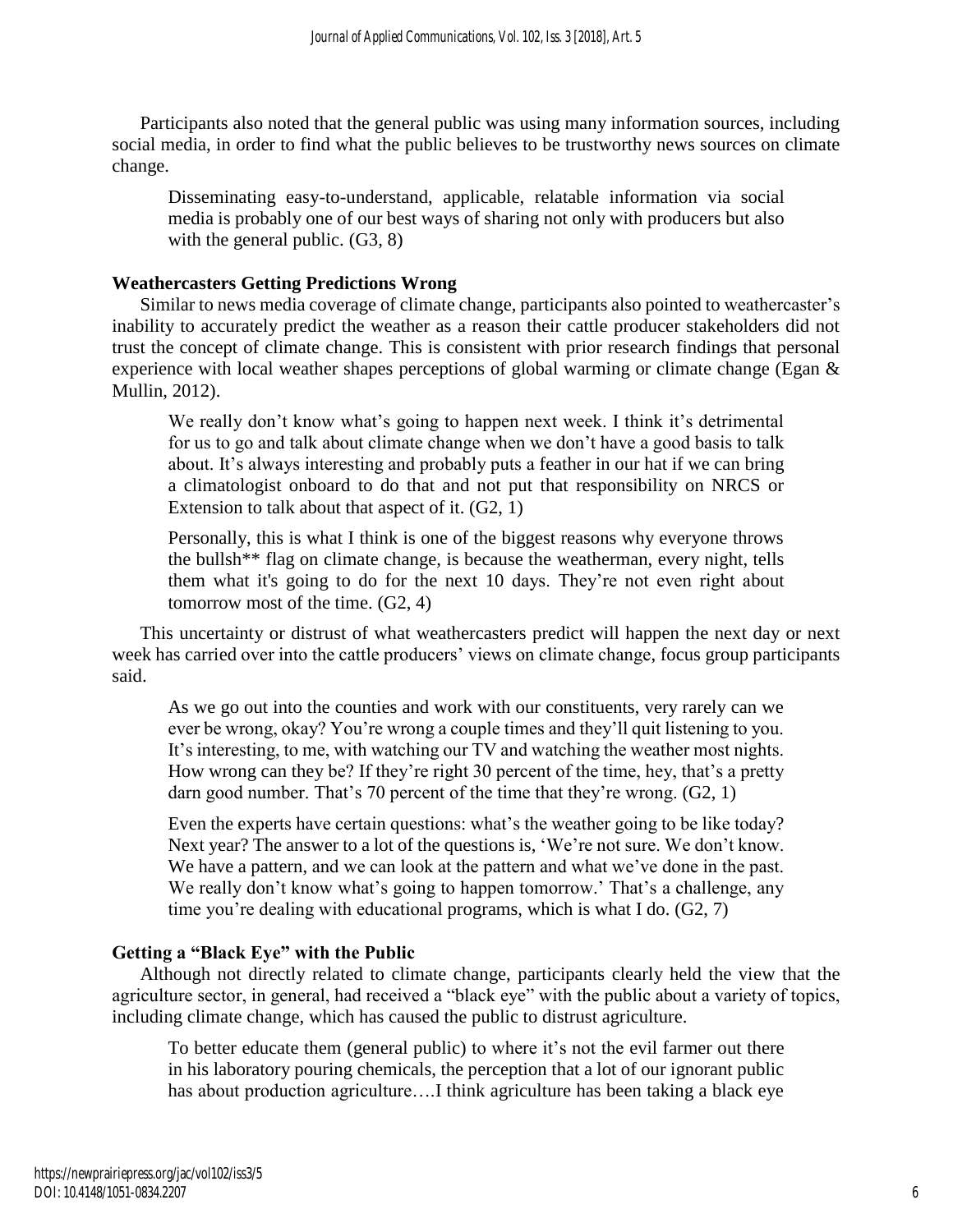on this, and we need to be able to tell the general public that we've already been addressing these issues so that people realize we're not villains. We're trying to produce a good, safe food source for you while protecting the environment and trying to feed and clothe our families at the same time. (G2, 11)

The public's lack of trust is impacting agriculture's influence on certain issues, including climate change, participants said, but this lack of trust is also an opportunity for Extension agents and NRCS personnel to educate the public to be better informed about the positive impact agriculture has.

When I was real young, everyone scoffed at the idea of organics. Now, a lot of guys have their organic cattle. I think what someone brought up, the consumer side, that's what drove that situation. I think it's going to be the same thing with climate change 10 or 15 years from now. The people in Portland and Seattle and Kansas City and St. Louis are the voting bloc that is driving the regulation, but they're also the larger consumer. The commodity market is at the cities and the ports. Consumer education, more so than even our education or the landowner education, will drive the market.  $(G2, 4)$ 

Participants, though, said that agriculture has not done a good job of communicating a positive message, resulting in agriculture being "its own worst enemy" (G2, 8).

All it takes is a bad actor and we're now more visible in this virtual reality world than ever before. In years past, where we said, 'Go away, leave me alone, this is my land, I can do what I want.' We changed that attitude, thankfully. It does behoove us to educate, continue to educate, consumers at a very high level. (G2, 8)

### **Relationships with Cattle Producers**

Extension agents and NRCS personnel said that to begin the conversation about a politically charged topic, such as climate change, a foundation of trust and respect has to be established. They said they have been able to create just such a relationship with the cattle producers in their region. They are quick to point out that the cattle producers they work with do not want to talk about climate change, but if the topic comes up, both cattle producers and Extension and NRCS have to have "common ground" (G2, 5).

I think it's a topic where we're uncomfortable initiating the conversation. If the producer comes to us with questions, I think, for the most part, we are comfortable, or at least comfortable enough to get them to maybe point them in the right direction or get some assistance with the technical data. (G1, 2)

I think that's knowing the producer and having that relationship with them, a longterm relationship. I don't think you during your first week in a new county, drive out on the turn road, jump out and start talking about climate change. You have to have that longer-term relationship with the producer. Naturally, just like your friends, your family, you know which uncle you can have an in-depth scientific conversation with. You know which uncle you just want to talk about fantasy football with. I think it's the exact same thing.  $(G1, 5)$ 

They said much of that positive relationship was established not just by current Extension agent or NRCS personnel, but by those who had been employed in these positions previously and who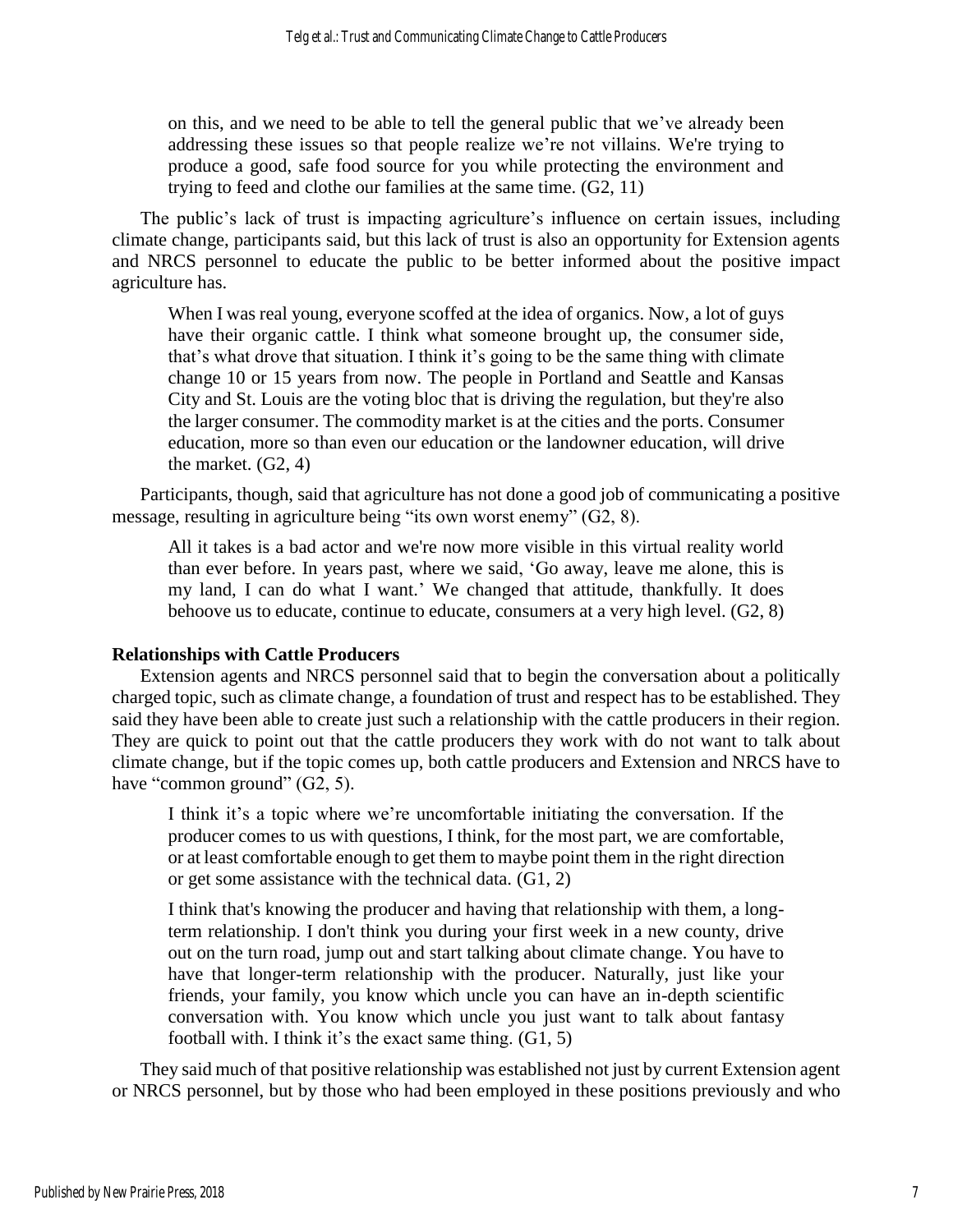had built a foundation of trust through the practical methods they had provided to cattle producers to make their cattle operations more profitable.

Some of their (agriculturalists) trust has come from generations or years of evolution of, "Yes, we present the science, but the science we present is practical and applicable." While it may have the big picture as part of the concept, it's focused on their issue, their target, their pest, their product, whatever the case may be. Ultimately, it all plays into this big picture that we're calling climate variability, but for them, it's, 'I want the earliest maturing corn because I know we're going to have a rough year.' Again, that trust goes back to the generations of giving them practical, research-based information that they can apply and not talking to them about the theories. (G3, 8)

#### **Discussion and Conclusions**

Findings indicate varying levels of distrust related to sources of information and influence on the topic of climate change greatly impacting how and whether Extension Service and NRCS employees actually talk "climate change" to cattle producers. Participants in this study said distrust in the government, due to the politicizing of climate change, and in the media, due to how climate change is often negatively reported, were major factors in why they were apprehensive about talking about climate change to cattle producers, or in why cattle producers were not enthusiastic about listening about climate change. In many instances, participants felt they were being forced to discuss climate change, even though they felt that the cattle producers they worked with did not want to talk about it.

They said the over-reporting of climate change through the news media has caused their cattle producer clients to reach a "weariness" threshold; in essence, because of hearing about climate change so much in the media, cattle producers are not receptive to hearing about it from Extension agents and NRCS representatives. Still, a minority of participants said that the news media's reports caused them to believe that climate change was occurring.

Participants pointed to climate data as not being trustworthy as a factor in why they did not believe climate change was occurring. They said extrapolating only the last 150 years or so of climate data did not provide a convincing argument to them that climate change was actually occurring because the Earth has been in existence for so long. They also noted that climate data could be manipulated to say whatever someone wanted it to say and that they were critical of passing on "manipulated" data to cattle producers. Similar to their belief that climate data could be incorrect, misleading, or manipulated, participants said weathercasters reporting inaccurate weather predictions also caused them to question the veracity of climate change information. They said if they cannot trust weathercasters to accurately predict what the weather will be like 10 days from now, how can they trust climate scientists to accurately predict whether the climate is actually changing and what future impacts will be?

Trust was established through long-enduring relationships with cattle producers. Those who had already created a foundation of trust and respect were more likely to discuss controversial issues, like climate change, because of the "common ground" that had been established. Current employees may not have created relationships with cattle producers; rather, relationships may have been built by prior Extension agents or NRCS personnel who had worked with cattle producers previously. Current employees built upon the preceding Extension and NRCS employees' work to continue establishing trust in their relationships.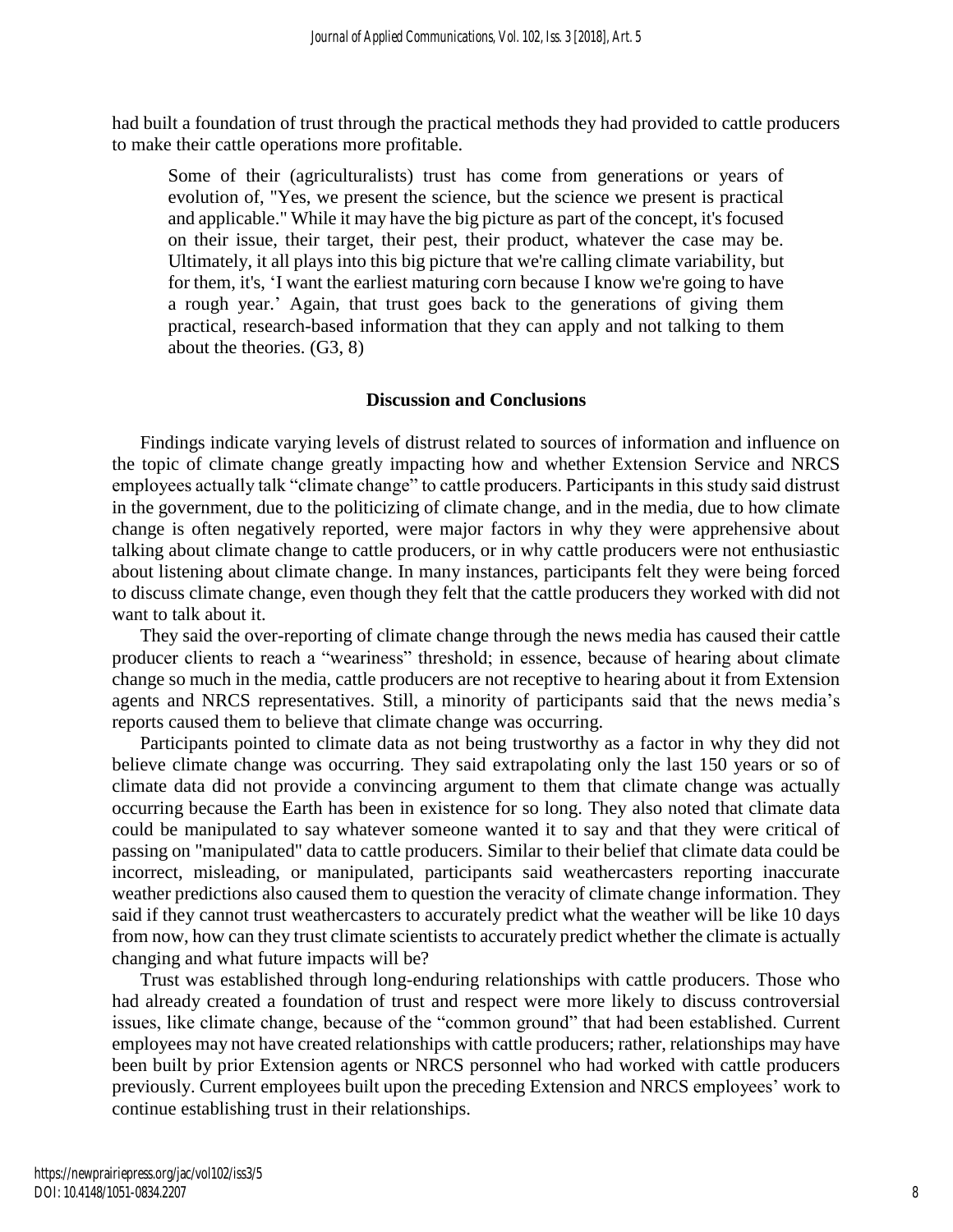Although not directly related to climate change, participants noted that the public's distrust of agriculture causes the industry to have a "black eye" on various topics, including climate change. In order to address this perception, participants said the agriculture sector must be proactive in communicating a positive message to the public.

#### **Recommendations**

As a result of this study's findings, the following recommendations for practice and research are provided. In order to talk about controversial issues, like climate change, it is important to create relationships with clients. Participants in this study felt that relationships they had established or built upon from those who had been in their job position previously allowed them to be more open to "talk climate change" with cattle producers. Without this established relationship, most may not have felt comfortable discussing climate change.

Communication and education professionals working with cattle producers should avoid politicizing the topic of climate change if they want climate-related programs to be accepted. The Kettering Foundation (https://www.kettering.org/) provides a good model of facilitating controversial or divisive topics, such as climate change, by focusing on what people can do collectively to address problems affecting their lives, communities, and nation. Due to the divisive nature of climate change, as shown in this study, training in the Kettering Foundation model or a similar program to "talk climate change" in non-threatening, nonpolitical ways may be necessary for professionals who deal with this topic regularly. It is also recommended that programs similar to the Cattle and Climate Conversations Workshop be conducted to give communication and education professionals with the requisite knowledge, data, and presentation skills to "talk climate change."

Because this study focused exclusively on Extension and NRCS personnel who worked with cattle producers in the Southwest and Mountain West, this study should be replicated with Extension faculty and NRCS employees in other geographic areas or with Extension faculty in other subject matter areas to determine their perceptions of their clientele's level of trust in climate change.

- Academy of Arts & Sciences. (2018). *Perceptions of science in America: A report from the Public Face of Science Initiative*. Cambridge. Retrieved from [https://www.amacad.org/multimedia/pdfs/publications/researchpapersmonographs/PFoS-](https://www.amacad.org/multimedia/pdfs/publications/researchpapersmonographs/PFoS-Perceptions/PFoS-Perceptions-Science-America.pdf)[Perceptions/PFoS-Perceptions-Science-America.pdf](https://www.amacad.org/multimedia/pdfs/publications/researchpapersmonographs/PFoS-Perceptions/PFoS-Perceptions-Science-America.pdf)
- Arbuckle Jr., J. G., Hobbs, J., Loy, A., Morton, L. W., Prokopy, L. S., & Tyndall, J. (2014). Understanding Corn Belt farmer perspectives on climate change to inform engagement strategies for adaptation and mitigation. *Soil and Water Conservation Society, (69)*6, 505- 516. [doi:10.2489/jswc.69.6.505](doi:%2010.2489/jswc.69.6.505)
- Arbuckle, J. G., Prokopy, L. S., Haigh, T., Hobbs, J., Knoot, T., Knutson, C., Loy, A., Mase, A. S., McGuire, J., Morton, L. W., Tyndall, J., & Widhalm, M. (2013). Climate change beliefs, concerns, and attitudes toward adaptation and mitigation among farmers in the Midwestern United States. *Climatic Change*, *117*(4), 943-950. [doi:10.1007/s10584-013-0707-6](https://doi.org/10.1007/s10584-013-0707-6)
- Brossard, D., Lewenstein, B., & Bonney, R. (2005). Scientific knowledge and attitude change: The impact of a citizen science project. *International Journal of Science Education*, *27*(9), 1099-1121. [doi:10.1080/09500690500069483](https://doi.org/10.1080/09500690500069483)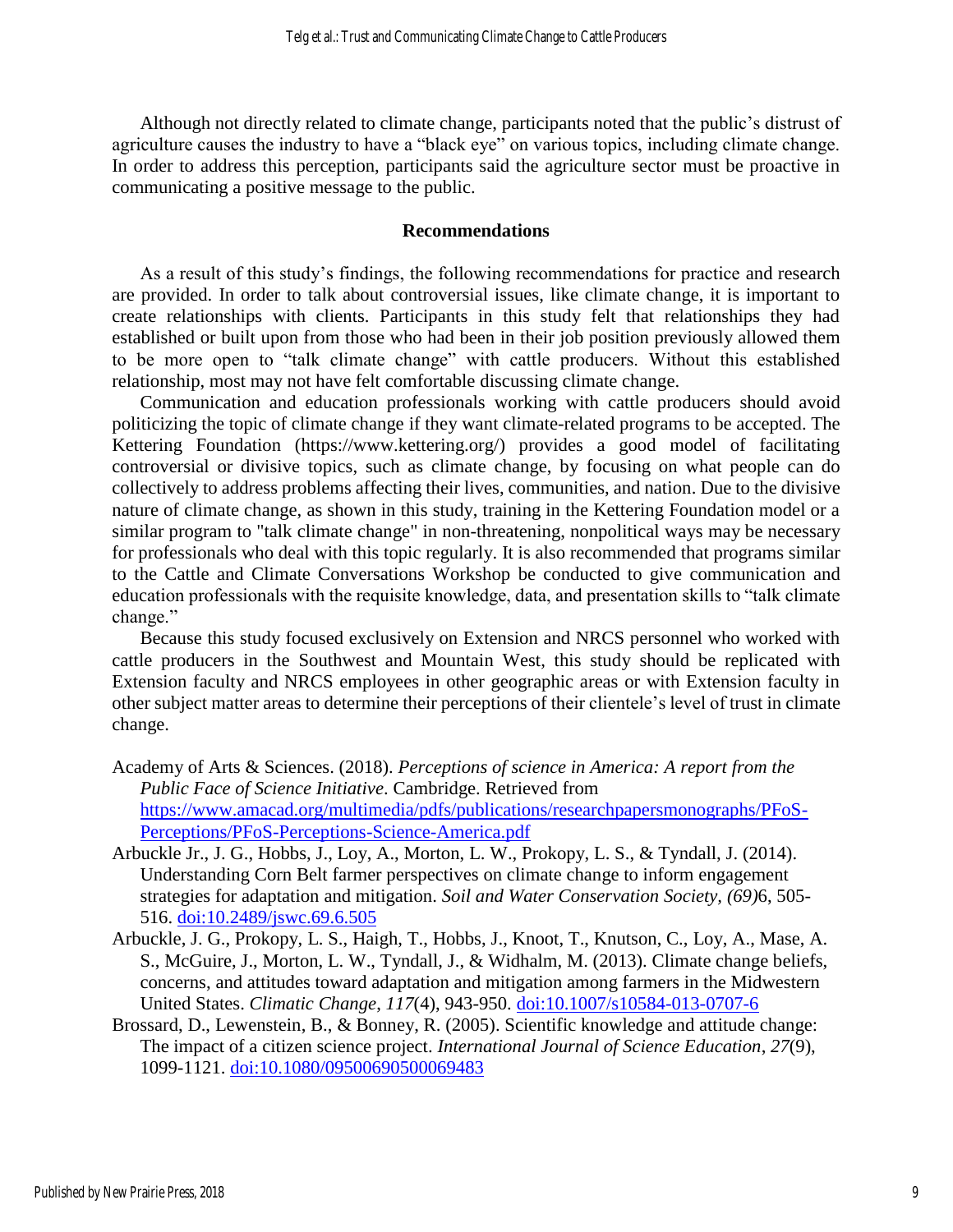- Brossard, D., Shanahan, J., & McComas, K. (2009) Are issue-cycles culturally constructed? A comparison of French and American coverage of global climate change. *Mass Communication and Society, (7)*,3, 359-377. [doi:10.1207/s15327825mcs0703\\_6](http://dx.doi.org/10.1207/s15327825mcs0703_6)
- Campbell Hibbs, A. C., Kahl, D., PytlikZillig, L, Chapmion, B., Abdel-Monem, T., Steffensmeier, T., Rice, C.W., & Hubbard, K. (2014). Agricultural producer perceptions of climate change and climate education needs for the Central Great Plains. *Journal of Extension, 52*(3),1-20. Retrieved from<https://joe.org/joe/2014june/a2.php>
- Creswell, J. W. (2007). *Qualitative inquiry & research design: Choosing among five approaches* (2nd ed.). Thousand Oaks, CA: SAGE Publications, Inc.
- Dixon, G. N., McKeever, B. W., Holton, A. E., Clarke, C., & Eosco, G. (2015). The power of a picture: Overcoming scientific misinformation by communicating weight‐of‐evidence information with visual exemplars. *Journal of Communication, 65*(4), 639-659. [doi:10.1111/jcom.12159](https://doi.org/10.1111/jcom.12159)
- Druckman, J. N. & Bolsen, T. (2011). Framing, motivated reasoning, and opinions about emergent technologies. *Journal of Communication, 61*(4), 659-688. [doi:10.1111/j.1460-](http://doi.org/10.1111/j.1460-2466.2011.01562.x) [2466.2011.01562.x](http://doi.org/10.1111/j.1460-2466.2011.01562.x)
- Dunlap, R. E. & McCright, A. M. (2010) A widening gap: Republican and Democratic views on climate change, *Environment: Science and Policy for Sustainable Development, (50*)5, 26-35. [doi:10.3200/ENVT.50.5.26-35](https://doi.org/10.3200/ENVT.50.5.26-35)
- Egan, P. J. & Mullin, M. (2012). Turning personal experience into political attitudes: The effect of local weather on American's perceptions about global warming. *The Journal of Politics (74)*3, 796-809. [doi:10.1017/S0022381612000448](https://doi.org/10.1017/S0022381612000448)
- Gray, L. (2009). Climategate scandal risks a deal at Copenhagen says Stern. *The Telegraph*. Retrieved from [https://www.telegraph.co.uk/news/earth/earthnews/6469714/Climategate](https://www.telegraph.co.uk/news/earth/earthnews/6469714/Climategate-scandal-risks-a-deal-at-Copenhagen-says-Stern.html)[scandal-risks-a-deal-at-Copenhagen-says-Stern.html](https://www.telegraph.co.uk/news/earth/earthnews/6469714/Climategate-scandal-risks-a-deal-at-Copenhagen-says-Stern.html)
- Ho, S. S., Brossard, D., & Scheufele, D. A. (2008). Effects of value predispositions, mass media use, and knowledge on public attitudes toward embryonic stem cell research. *International Journal of Public Opinion Research*, *20*(2), 171-192. [doi:10.1093/ijpor/edn017](https://doi.org/10.1093/ijpor/edn017)
- Howden, S. M., Soussana, J-F, Tubiello, F. N., Chhetri, N., Dunlop, M., & Meinke, H. (2007, December). Adapting agriculture to climate change. *Proceedings of the National Academy of Sciences, 104*(50), 19691-19696; [doi:10.1073/pnas.0701890104](doi:%2010.1073/pnas.0701890104)
- Kitzinger, J. (1995). Introducing focus groups. *British Medical Journal, (311)*7000, 299-302. Retrieved from<http://www.jstor.org/stable/29728251>
- Lee, T. M., Markowitz, E. M., Howe, P. D., Ko, C., & Leiserowitz, A. A. (2015). Predictors of public climate change awareness and risk perception around the world. *Nature Climate Change, 4*, 1014-1020. Retrieved from <http://sciencepolicy.colorado.edu/students/envs3173/lee2015.pdf>
- Leiserowitz A., Maibach E., Roser-Renouf C., Feinberg G., & Howe P. (2013). *Climate change in the American mind: Americans' global warming beliefs and attitudes in April 2013.* Yale University and George Mason University New Haven, CT: Yale Project on Climate Change Communication. [doi:10.2139/ssrn.2298705](Leiserowitz,%20Anthony%20and%20Maibach,%20Edward%20W.%20and%20Roser-Renouf,%20Connie%20and%20Feinberg,%20Geoff%20and%20Howe,%20Peter,%20Climate%20Change%20in%20the%20American%20Mind:%20Americans)
- Lindlof, T. R., & Taylor, B. C. (2011). *Qualitative Communication Research Methods* (3rd edition)*.* Thousand Oaks, California: SAGE Publications Inc.
- Moser, S. C. & Dilling, L. (2004). Making climate HOT. *Environment: Science and Policy for Sustainable Development, 46*(10), 32-46. [doi:10.1080/00139150409605820](https://doi.org/10.1080/00139150409605820)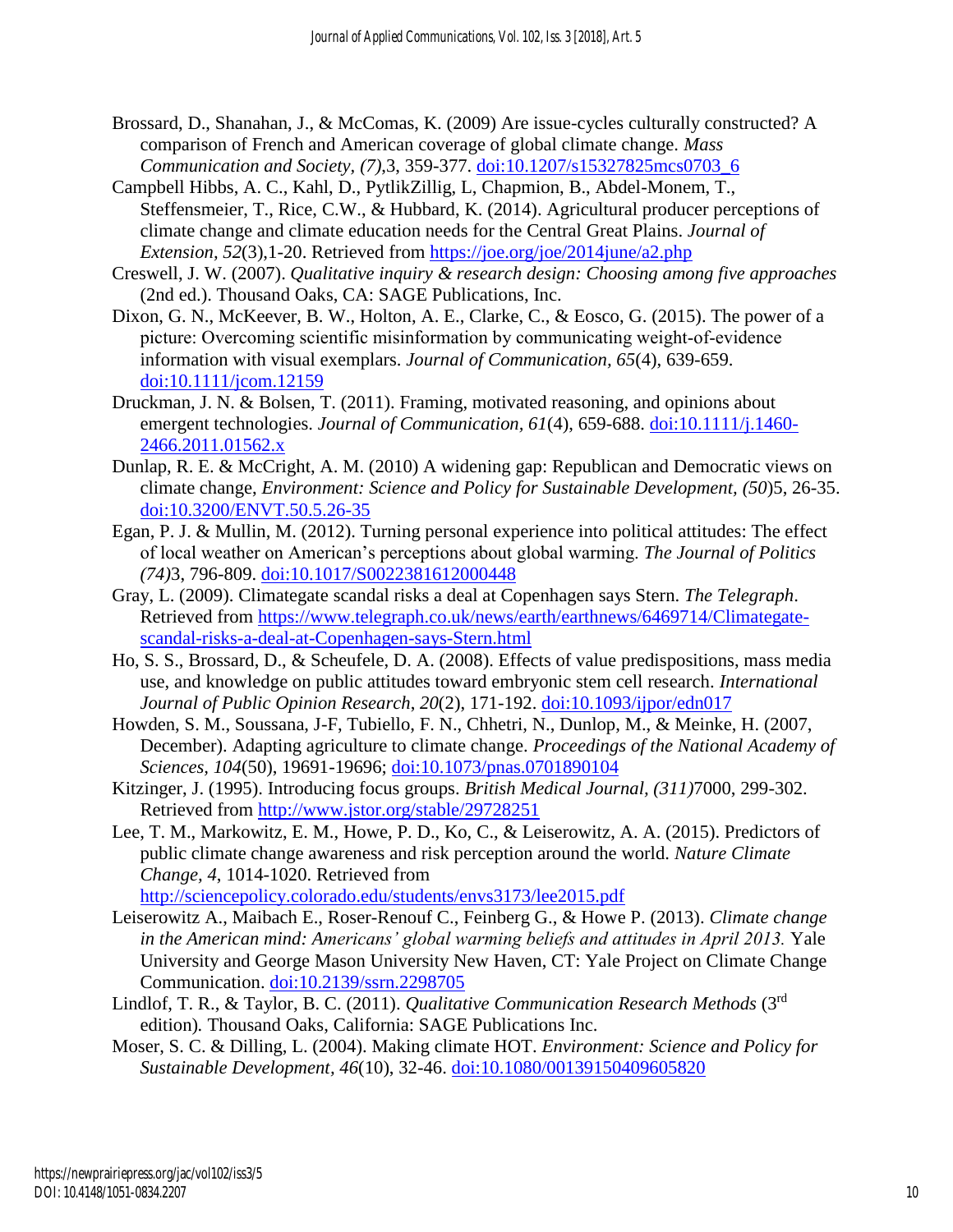- National Academies of Sciences, Engineering, and Medicine. (2017). *Communicating science effectively: A research agenda*. Washington, DC: National Academies Press. [doi:10.17226/23674](https://www.ncbi.nlm.nih.gov/books/NBK425710/)
- Nisbet, M. C. (2010) Communicating climate change: Why frames matter for public engagement. *Environment: Science and Policy for Sustainable Development, 51*(2), 12-23, [doi:10.3200/ENVT.51.2.12-23](https://doi.org/10.3200/ENVT.51.2.12-23)
- Perloff, R. M. (2017). *The dynamics of persuasion: Communication and attitudes in the 21st Century*. New York: Routledge.
- Rohling, K., Wandersee, C., Baker, L., & Tomlinson, R. (2016). Communicating climate change: A qualitative study exploring how communicators and educators are approaching climatechange discussions. *Journal of Applied Communications, 100*(3), [doi:10.4148/1051-](https://doi.org/10.4148/1051-0834.1232) [0834.1232](https://doi.org/10.4148/1051-0834.1232)
- Sherren, K. & Verstraten, C. (2013). What can photo-elicitation tell us about how maritime farmers perceive wetlands as climate changes? *Wetlands, (33)*1, 65-81. [doi:10.1007/s13157-](https://doi.org/10.1007/s13157-012-0352-2) [012-0352-2](https://doi.org/10.1007/s13157-012-0352-2)
- Taylor, M. R., Lamm, A. L. & Lundy, L. K. (2017). Using cognitive dissonance to communicate with hypocrites about water conservation and climate change. *Journal of Applied Communications, 101*(3), [doi:10.4148/1051-0834.1843](https://doi.org/10.4148/1051-0834.1843)
- Thomas, D. R. (2006). A general inductive approach for qualitative data analysis. *American Journal of Evaluation, 27*(2), 237-246. [doi:10.1177/1098214005283748](https://doi.org/10.1177/1098214005283748)
- Upham, P., Whtimarsh, L., Poortinga, W., Purdam, K., Darnton, A., McLachlan, C. & Devine-Wright, P. (2009). *Public attitudes to environmental change: A selective review of theory and practice. A research synthesis for the living within environmental change programme*. Research Councils, UK. Retrieved from

[https://s3.amazonaws.com/academia.edu.documents/31309778/LWECsynthesisfinal\\_vista\\_p](https://s3.amazonaws.com/academia.edu.documents/31309778/LWECsynthesisfinal_vista_pdf.pdf?AWSAccessKeyId=AKIAIWOWYYGZ2Y53UL3A&Expires=1541092032&Signature=6V9J12tW5RQkH6%2BHxSuT1E%2FmBRw%3D&response-content-disposition=inline%3B%20filename%3DPublic_Attitudes_to_Environmental_Change.pdf) [df.pdf?AWSAccessKeyId=AKIAIWOWYYGZ2Y53UL3A&Expires=1541092032&Signatu](https://s3.amazonaws.com/academia.edu.documents/31309778/LWECsynthesisfinal_vista_pdf.pdf?AWSAccessKeyId=AKIAIWOWYYGZ2Y53UL3A&Expires=1541092032&Signature=6V9J12tW5RQkH6%2BHxSuT1E%2FmBRw%3D&response-content-disposition=inline%3B%20filename%3DPublic_Attitudes_to_Environmental_Change.pdf) [re=6V9J12tW5RQkH6+HxSuT1E%2FmBRw=&response-content-disposition=inline%3B](https://s3.amazonaws.com/academia.edu.documents/31309778/LWECsynthesisfinal_vista_pdf.pdf?AWSAccessKeyId=AKIAIWOWYYGZ2Y53UL3A&Expires=1541092032&Signature=6V9J12tW5RQkH6%2BHxSuT1E%2FmBRw%3D&response-content-disposition=inline%3B%20filename%3DPublic_Attitudes_to_Environmental_Change.pdf)  [filename=Public\\_Attitudes\\_to\\_Environmental\\_Change.pdf](https://s3.amazonaws.com/academia.edu.documents/31309778/LWECsynthesisfinal_vista_pdf.pdf?AWSAccessKeyId=AKIAIWOWYYGZ2Y53UL3A&Expires=1541092032&Signature=6V9J12tW5RQkH6%2BHxSuT1E%2FmBRw%3D&response-content-disposition=inline%3B%20filename%3DPublic_Attitudes_to_Environmental_Change.pdf)

- Whitmarsh, L., Kean, S., Russell, C., Peacock, M., & Haste, H. (2005). *Connecting science: What we know and what we don't know about science in society*. British Association for the Advancement of Science, London. Retrieved from [http://www.britishscienceassociation.org/NR/rdonlyres/CE852B1D-7699-43A1-91C4-](http://www.britishscienceassociation.org/NR/rdonlyres/CE852B1D-7699-43A1-91C4-382DB5877D45/0/ConnectingScience_review.pdf) [382DB5877D45/0/ConnectingScience\\_review.pdf](http://www.britishscienceassociation.org/NR/rdonlyres/CE852B1D-7699-43A1-91C4-382DB5877D45/0/ConnectingScience_review.pdf)
- Whitmarsh, L. (2011). Scepticism and uncertainty about climate change: Dimensions, determinants and change over time. *Global Environmental Change, (21)*2, 690-700. [doi:10.1016/j.gloenvcha.2011.01.016](https://doi.org/10.1016/j.gloenvcha.2011.01.016)
- Zehr, S. C. (2000). Public representations of scientific uncertainty about global climate change. *Public Understanding of Science, 9*(20), 85-103. [doi:10.1088/0963-6625/9/2/301](https://doi.org/10.1088/0963-6625/9/2/301)

## **ABOUT THE AUTHORS**

Ricky Telg is a professor in the University of Florida's Department of Agricultural Education and Communication and the director of the University of Florida/Institute of Food and Agricultural Sciences (UF/IFAS) Center for Public Issues Education in Agriculture and Natural Resources. His research interests include agricultural communication production (video production, print media, and media relations), distance education development, and consumer perceptions of agriculture